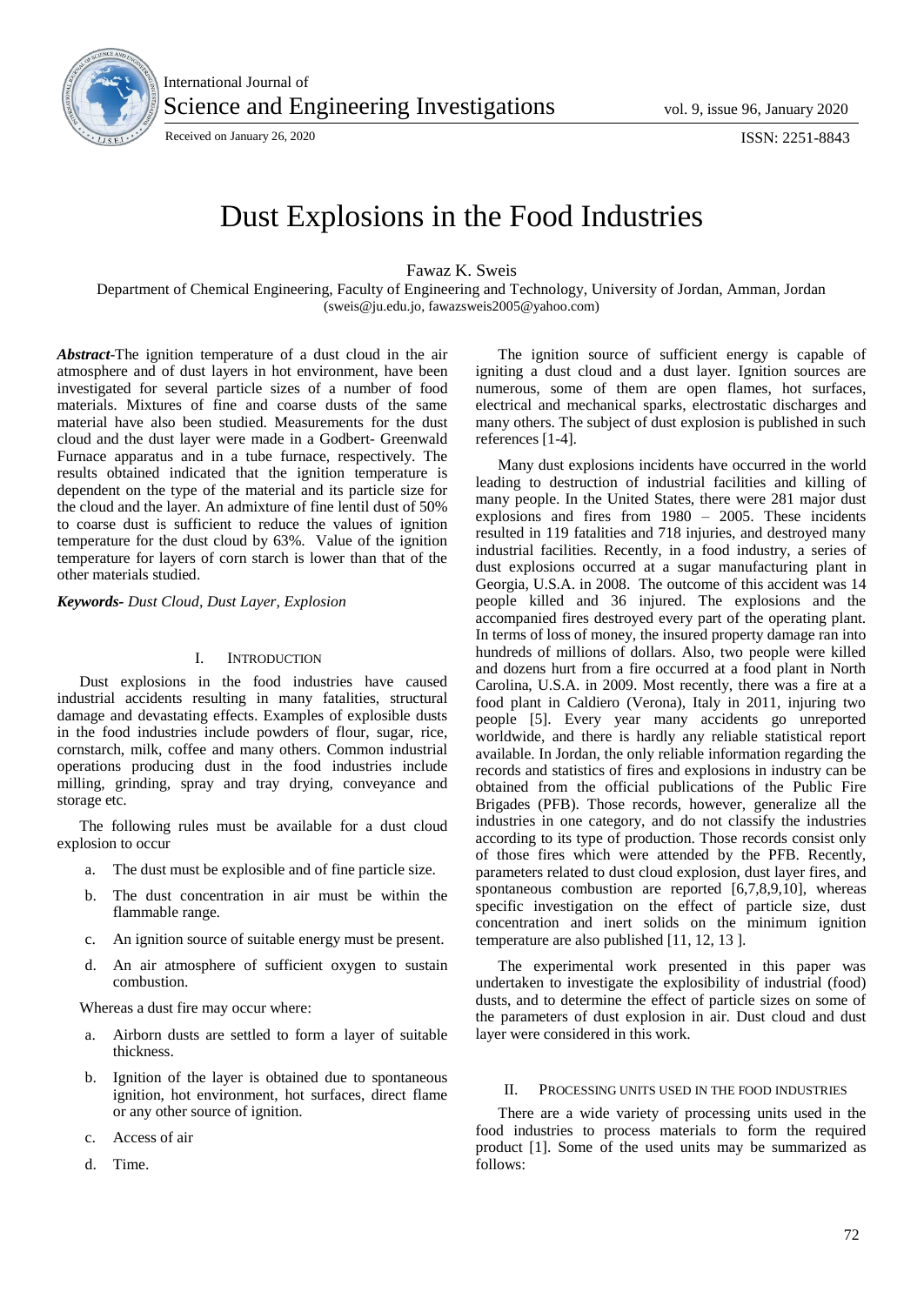## *A. Grinding and milling machines*

Hammer mill and ball mill are often used to reduce the particle size of solid material to fine dusts. Ignition of dusts in mills and pulverizing equipment is most likely because of the presence of hot surfaces, friction, sparks arising from the energy used in the operation of these equipment.

# *B. Conveying*

It usually requires for the fine dusts to be conveyed to another processing equipment. The main types of conveying systems can be specified as:

a. Manual: this type of conveying involves the transfer of the dust in bags.

b. Mechanical: this method involves transport the dust in bulk, such as screw, belt conveyers and bucket elevators.

c. Pneumatic: this system is different from the previous systems in that the dust is transported in suspension, usually air.

The above methods may allow the dust to escape to the atmosphere forming dust cloud, or settled on units and pipes in the plant to form dust layer. All sources of ignition mentioned previously are capable of igniting the dust cloud and dust layer.

## *C. Separation and collection*

The common types of separator and collector include cyclones, filters, scrubbers, dryers and many others. The principle method of separation and collection of these units is different from each other. Ignition of dust may occur in any of these units. These units should always be regarded as a potentially hazardous operation.

## *D. Storage*

After the dust has been milled and conveyed, it must be taken to further unit operations, e.g. storage, mixing and others. Silos are used as storage units. These units are liable to cause explosions and fires in dusts, and numerous accidents have occurred in the past, particularly with flour. The reason of ignition of many agricultural dusts in silos, because of its design, dust clouds are continuously present during operation, particularly at the top of the silo. Electrostatic charges are a major source of ignition in silos.

# III. MATERIALS

The agricultural (food) dusts which are used in this work are semolina, lentils, cornstarch, milk powder and sugar. For each material, samples with a range of different particle sizes of d (53µm< d< 63µm, 63µm< d< 75µm, 75µm<d< 125µm, 125µm<d<150µm, 180µm <d<250µm) were prepared by sieving. The particle sizes of 57.8, 68.7, 97, 137, 212 µm were determined as the geometric mean of apertures of the bracketing meshes. The particle sizes chosen for each material were prepared from as received sample. All the dust samples were dried at  $105^{\circ}$ C for 1 h.

# IV. EQUIPMENT AND PROCEDURE

The experimental values of the ignition temperature were determined for the clouds and the layers of the tested materials using the Godbert- Greenwald Furnace apparatus and the horizontal tube furnace, respectively.

A Godbert-Greenwald Furnace apparatus was used to determine the ignition temperature for different particle sizes of the dust cloud in air. The general layout of the apparatus is shown in Fig. 1 and complete specifications of the furnace are given in many references [1,3].

The experimental procedure used was as follows:

- 1. The furnace tube was heated and fixed at the desired temperature.
- 2. A weighed quantity of the material was placed in the dust holder.
- 3. The air tank was filled up to the desired dispersion pressure  $(6-13 lb/in<sup>2</sup>)$
- 4. The dust sample was dispersed through the furnace combustion tube by a blast of pressurized air.



Figure 1. The Godbert-Greenwald Furnace Apparatus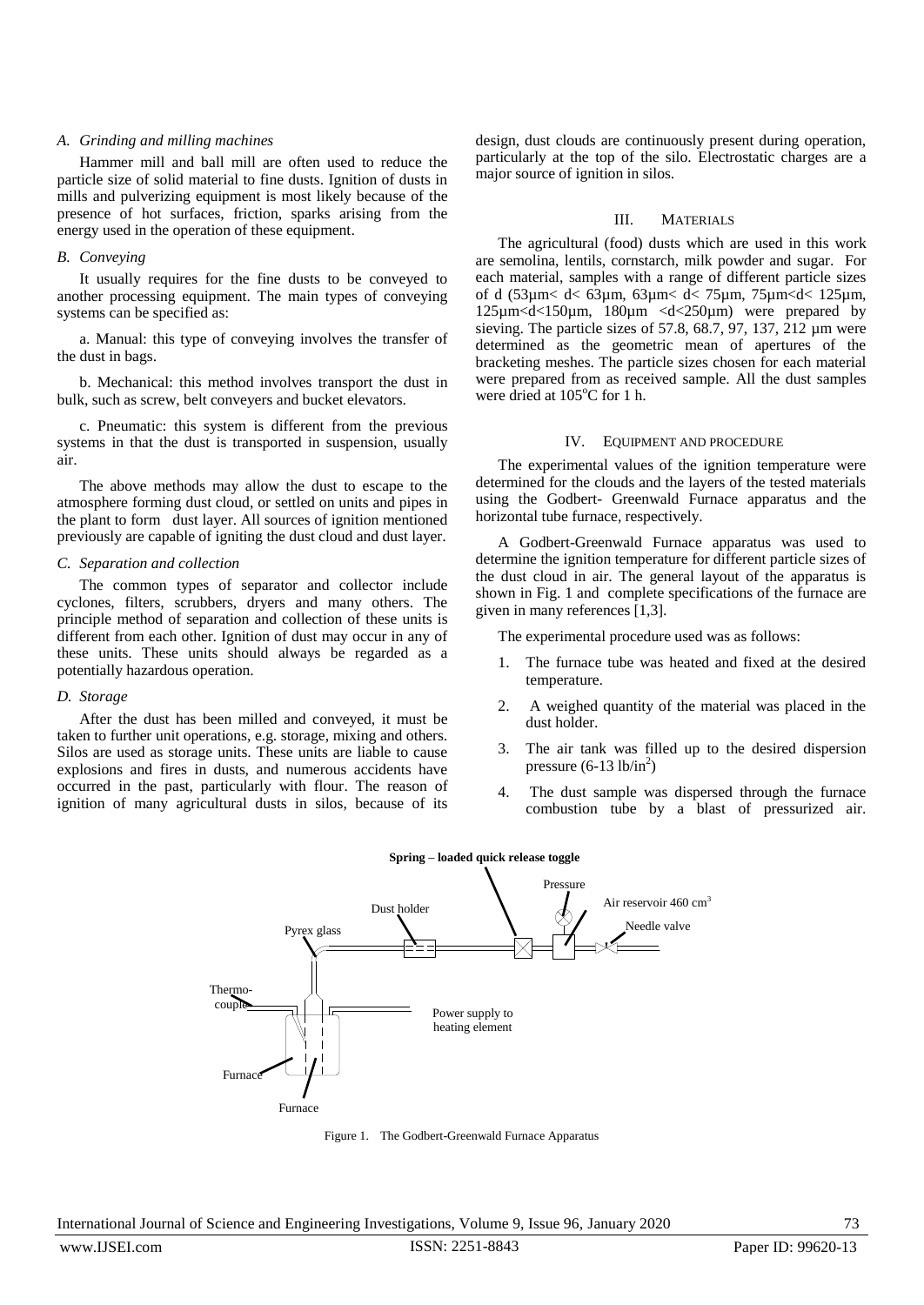The criterion for indicating an explosion was the observation of flame at the bottom open mouth of the furnace. If explosion occurred, the furnace temperature was lowered and testing continued with different dispersing pressures, until no flame was observed in at least 3 tests at the same amount of the dust. The difference in temperature between explosion and no explosion was  $10^{\circ}$  C. The lowest temperature at which ignition with flame occurred was taken as the ignition temperature.

The horizontal tube furnace was used to determine the ignition temperature for the layers of the tested materials. The general layout of the furnace is shown in Fig. 2. It was similar in principle to the Godbert-Greenwald Furnace apparatus. It consisted of a refractory tube, 470 mm long and 40 mm inside diameter, heated externally by an electric winding. The furnace tube was fixed horizontally in a rolled stainless steel case fitted with aluminum end plates. Both ends of the furnace tube were open. The whole case was filled with wool of low thermal mass. Furnace temperatures up to  $1200^{\circ}$ C were maintained by a temperature controller, governed by a thermocouple, whose junction was located on the furnace wall at its midpoint. This produced an even temperature distribution at the centre of the tube and extending to a distance of 5 cm on both sides.

The experimental procedure was as follows:

- 1. The furnace tube was heated and fixed at the desired temperature.
- 2. A mold of desired dimension was placed on the dust holder. The holder was a long sheet of steel, 30 mm wide and of 5 mm thickness.
- 3. A quantity of the dust was distributed in the mold to form a packed layer. The mold was then removed and a flat spatula was used to level the surfaces of the layer.
- 4. The dust holder together with the dust layer was placed in the centre of the furnace tube.
- 5. Time was measured from placing the sample in the furnace to the observation of flame.

The criterion for indicating an explosion in this test was the same as that adopted for the Godbert-Greenwald Furnace apparatus. The duration of the test in this apparatus was four minutes.

## V. RESULTS AND DISCUSSION

# *A. Dust Cloud*

Figures 3 and 4 show the variation of the ignition temperature  $(C<sup>o</sup>)$  with weight of the dust (g) for semolina and lentils, respectively . The mean particle size for both materials was 97 µm.

They are representatives of the results obtained. Many experiments were carried out at each dust weight, and each point on the graphs represents the lowest temperature at which each material at the corresponding weight was ignited with flame.



Figure 2. The Horizontal Tube Furnace Apparatus



Figure 3. The variation of the ignition temperature  $({}^{\circ}C)$  with dust weight  $(g)$ of semolina (mean particle size 97 µm)



Figure 4. The variation of the ignition temperature  $({}^{\circ}C)$  with dust weight (g) of lentils (mean particle size 97 µm)

It can be seen, that as the dust weight increased from 0.2 g to 0.6 g, the ignition temperature decreased sharply from  $510^{\circ}$ C to  $460^{\circ}$ C for semolina and slightly from  $540^{\circ}$ C to  $520^{\circ}$ C for lentils. Further increase in the weight, the ignition temperature was constant for semolina and decreased sharply for lentils. Values for the minimum ignition temperature, defined as the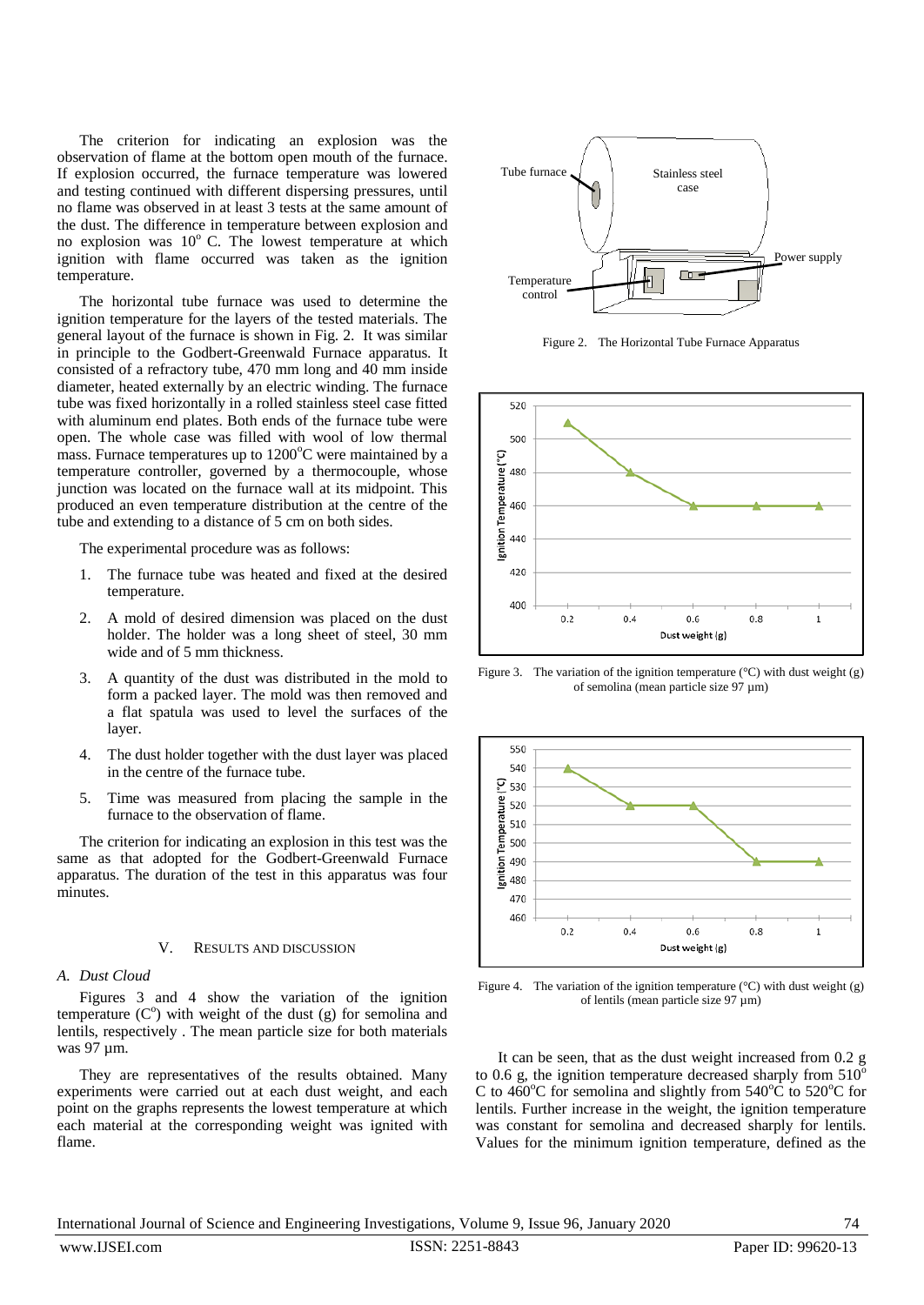value of the ignition temperature at a weight of 1 g [14], of  $460^{\circ}$ C and  $490^{\circ}$ C were obtained for semolina and lentils, respectively.

In order to compare all the results obtained for all the particle sizes of each material together. Summary graphs were plotted for lentils, milk powder, semolina, corn starch and sugar in figures 5, 6, 7, 8, 9, respectively.

The general pattern of these results is the same as for the representative curves. In general, the curves divide the plot into two regions, in the region above the curve ignition with flame is possible, and in the region below the curve ignition with flame is not possible. Moreover values obtained in this study are comparable with published data [1].

It is important to study the effect of particle sizes of all the materials on the minimum ignition temperature obtained at a dust weight of 1 g. The results are plotted in Fig. 10. It can be seen that the points are scattered. A helpful linear relationship may exist if more data are available.



Figure 5. The variation of the ignition temperature ( $\rm{°C}$ ) with dust weight (g) for all the particle sizes of lentils



Figure 6. The variation of the ignition temperature  $({}^{\circ}C)$  with dust weight (g) for all the particle sizes of milk powder



Figure 7. The variation of the ignition temperature  $(°C)$  with dust weight (g) for all the particle sizes of semolina



Figure 8. The variation of the ignition temperature  $(°C)$  with dust weight (g) for all the particle sizes of corn starch



Figure 9. The variation of the ignition temperature  $({}^{\circ}C)$  with dust weight (g) for all the particle sizes of sugar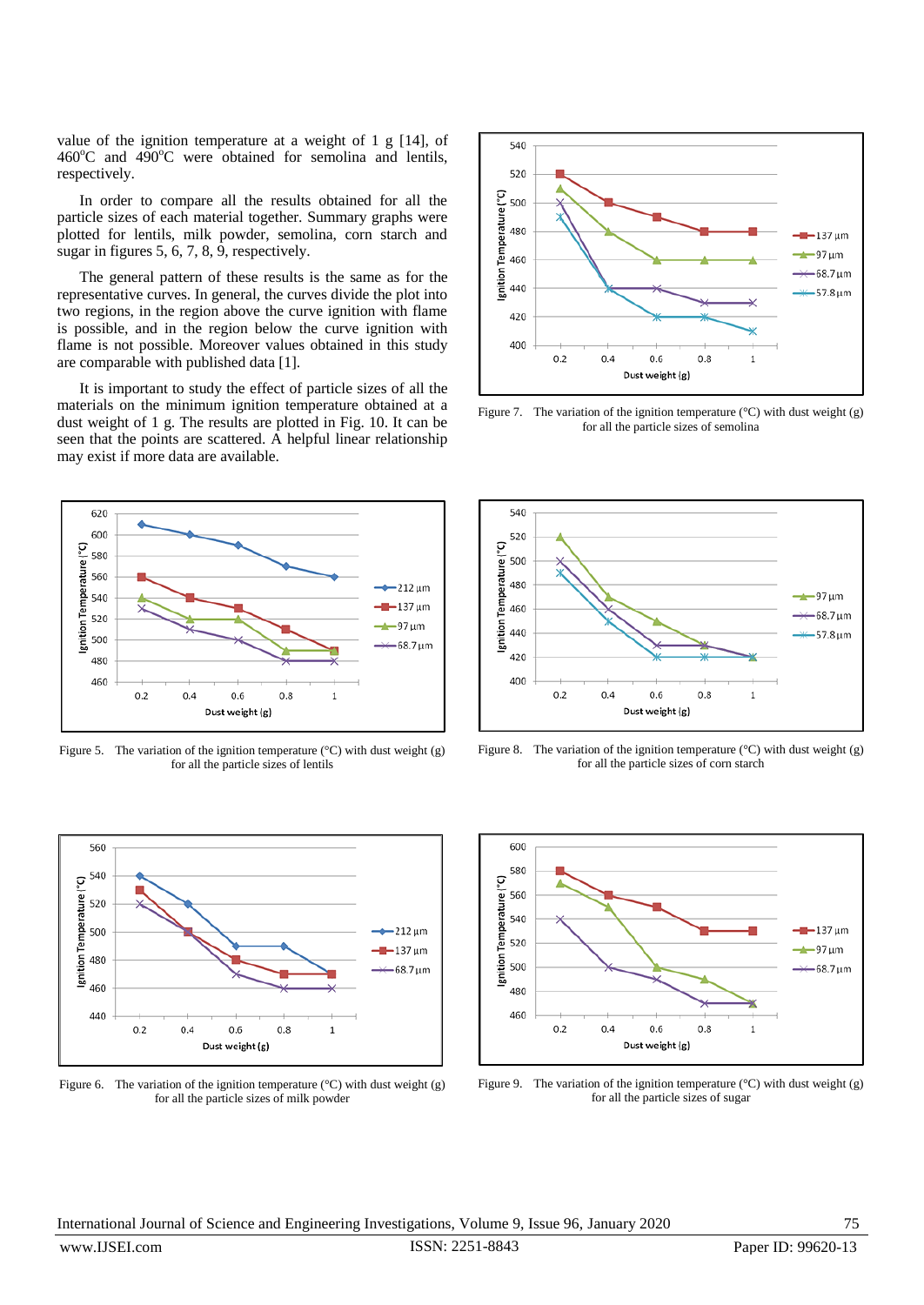

Figure 10. The variation of the minimum ignition temperature obtained at 1 g. with mean particle sizes for all the materials

#### VI. MIXTURES OF PARTICLE SIZES

In industrial situations, dusts are not usually of uniform particle size, and since the ignition temperature of fine particle size can be elevated by adding proportions of coarse particle size of the same material. It is important to study the effect of the particle size distribution of the same material on the values of the ignition temperature. Since the values of the ignition temperature obtained for lentils show a wide range with respect to its corresponding dust weight, it was then decided to mix several percentages of the fine  $(68.7 \text{ µm})$  and coarse  $(212 \text{ µm})$ dusts of lentils, and the values of the ignition temperature of the mixtures for the cloud were determined as those for different particle sizes. The behavior of this mixture may be considered to be representative for all the mixtures of other materials. The results are shown in Fig. 11. Curves obtained with 100% of coarse and fine dusts of lentils are also plotted. The general pattern for the mixtures is the same as for different particle sizes.



Figure 11. The variation of the ignition temperature ( $\degree$ C) with dust weight (g) for all the mixtures of lentils. Figures on the curves refer to the percentage of coarse dust in the mixture.

The most important result of these tests is the nonlinear relationship between the composition of the dust mixture (percent by weight of large particles) and the minimum ignition temperature obtained at 1 g for lentils. This is shown in Fig. 12. It illustrates that an admixture of 25, 50, and 75 percent by weight of fine particles with coarse reduces the minimum ignition temperature for lentils by 13, 63 and 88 percent, respectively, of the difference between the pure coarse and pure fine values. The ratio of particle diameters of coarse to fine was of the order of 3.1 to 1.



Figure 12. The variation of the minimum ignition temperature (°C) with percent weight of coarse dusts in the mixtures for lentils

#### VII. DUST LAYER

In this part of the work, the horizontal tube furnace was used to study the effect of particle size of the material on the ignition temperature. The results obtained from the furnace are applicable to situations where powders may be settled on warm parts of units, or may be processed in units, such as spray dryers.

In a previous study {9}, the effect of particle size on the ignition temperature for many dimensions of rectangular shapes was studied. In this work, a rectangular shape of the layer with a dimension of 50 mm long, 20 mm wide and 5 mm depth was chosen to be used. This dimension resembles the accumulation of dusts on the surfaces of process units, and also it can be maintained exactly throughout the test procedure.

Table 1 lists values of the ignition temperature together with the time required for ignition for all the particle sizes of the materials studied. The table illustrates that with increasing particle size of the layer, the ignition temperature increased and the time required for ignition decreased, respectively. In general, values of the ignition temperature of corn starch are lower than that of the other materials, whereas, the majority of values of the time required for ignition are almost around 150 seconds.